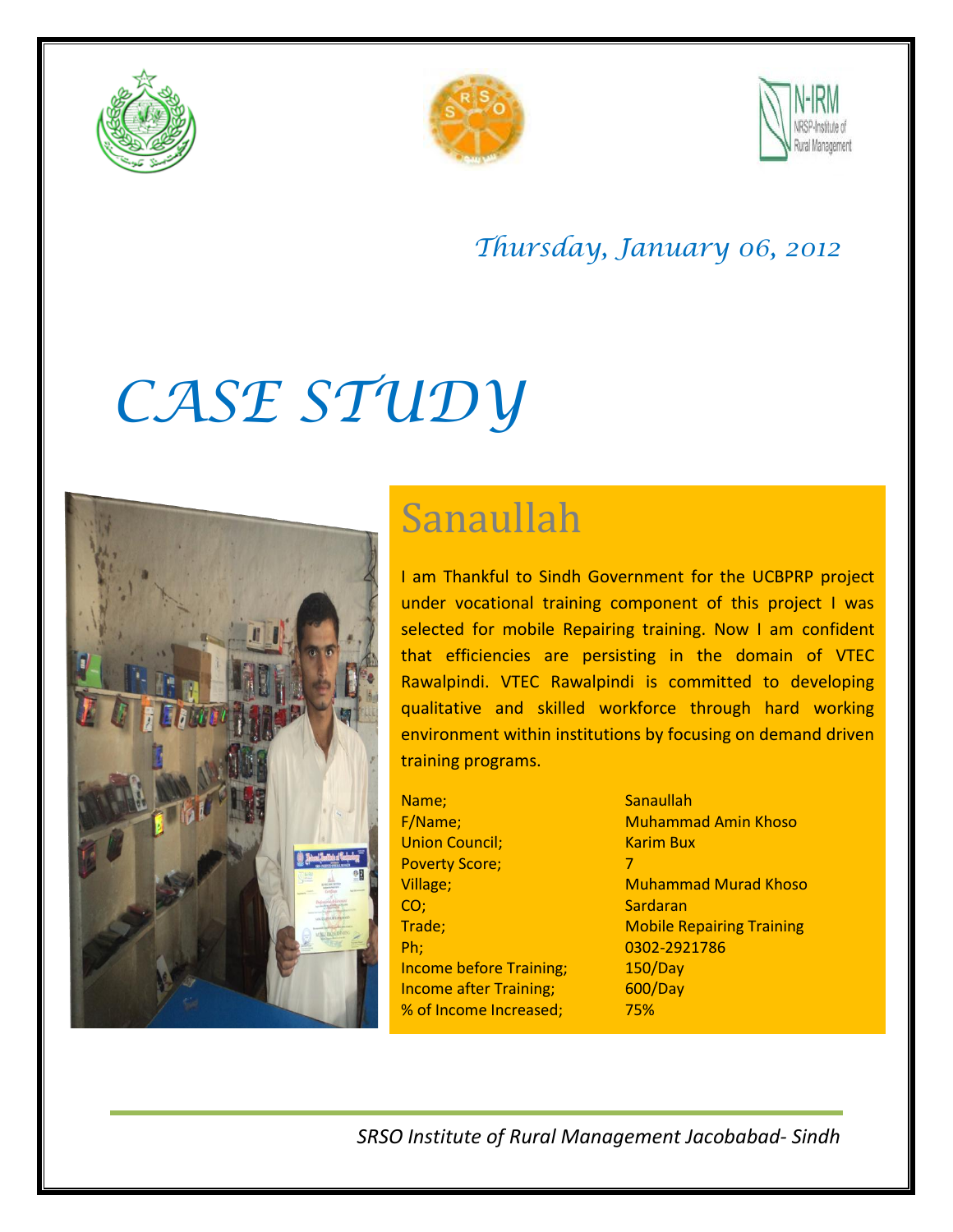### **REPROT BY; ALAMGEER KHAN**

#### **VOCATIONAL TRAINING PROGRAMME- JACOBABAD**

**Vocational Training program** is well thought-out as a major tool for reducing unemployment and Poverty for the youth of Rural based community, it has been endeavoring to increase the understanding level to exert a pull on more & more of our poor youth towards Technical

Education and professional Training. The Aim of Union Council Based Poverty Reduction Program by Sindh government is to reduce poverty in Rural based communities through UCBPRP project from different capacity building programs in three Districts Shikarpur, Kandhkot and Jacobabad. Vocational Training Program is one of them which are



The Participants Sanaullah with Principal VTEC Rawalpindi and coleegue

implementing by NRSP- Institute of Rural management a largest training institute for building and humanizing the capability of rural based deprived and vulnerable youth from employable skills through Technical Education and Vocational Training. NIRM set up VTECs at different locations for employable skills trainings, VTEC Rawalpindi of NIRM is one of them to expose participants interest level to a range of practical activities in the vocational field in order to make them familiar with, and stimulate their interest in, vocational subjects and so give them equal opportunity to chosen their learning environment respectively for careers in either the technical or vocational field.